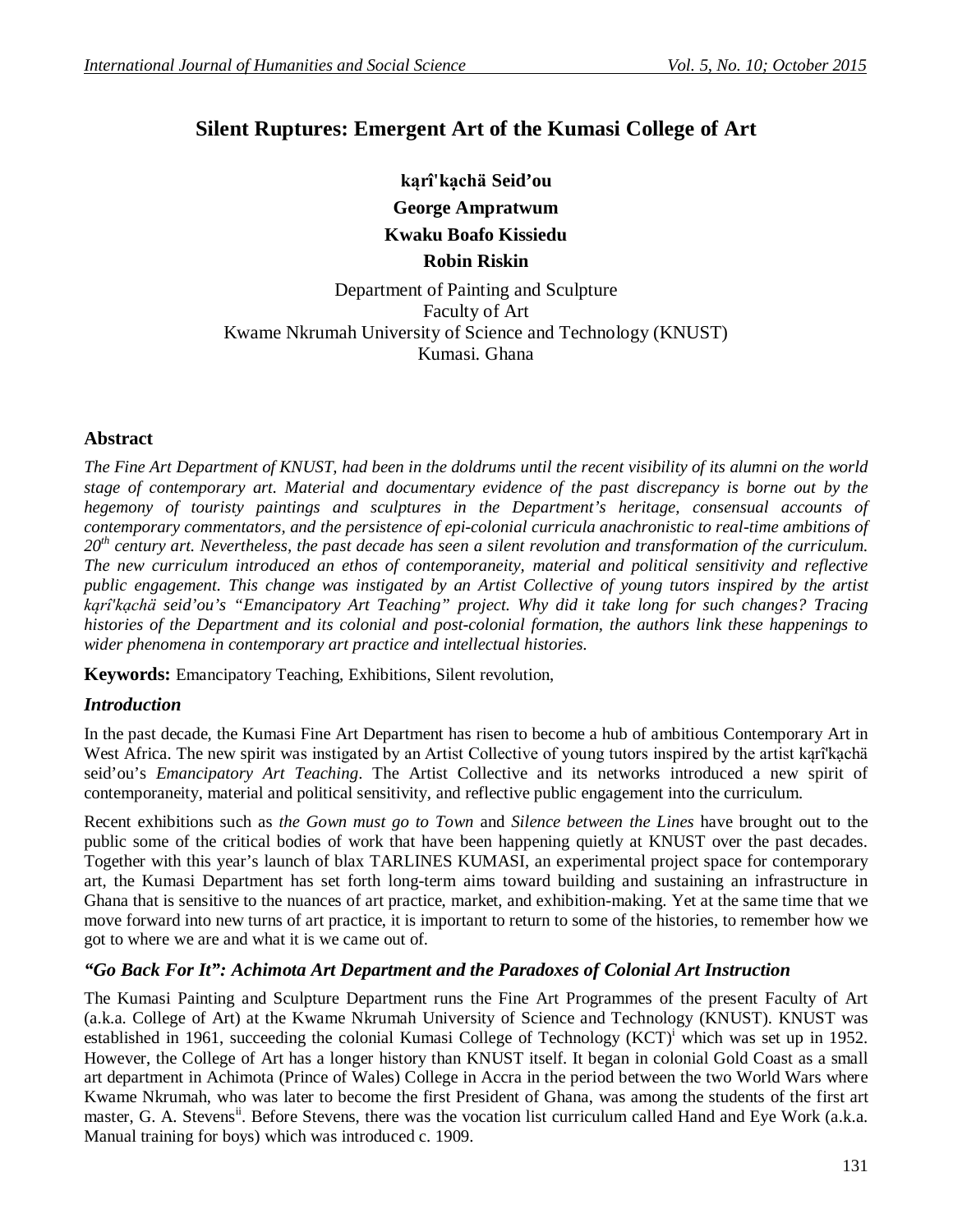Hand and Eye was an outgrowth of Scandinavian *Slöjd*, the German *Gewerbeschule* and the drawing by rote Somerset House-South Kensington system of the Victorian Era. Stevens, inspired by his mentor Roger Fry, had repudiated it in no uncertain terms.

The Achimota Art Department evolved into a Specialist Programme in 1937, introduced by the sculptor Herbert Vladimir Meyerowitz, which ran an Art and Crafts Specialist Certificate (ACSC) course for emerging art teachers. The programme ran for fifteen years before its move to Kumasi to be part of the  $KCT^{\text{iii}}$ .

Needless to say, in the period between the World Wars, the Achimota Art Department had become a hub of British colonial adventurers whose careers cannot fail to remind us today of Kipling's exhortation to Imperial Britain to "Take up the White Man's burden, Send forth the best ye breed". Stevens and Meyerowitz were among the "best breed" of influential art teachers in late-colonial Achimota. Of the two, Stevens and Meyerowitz, the latter was more of a Romantic Primitivist advocating African Renaissance and *style nègre*. His motivations were resonant of the Bengal revival in Calcutta India instigated by Abanindranath Tagore and Orientalist Ernest Binfield Havell. The Meyerowitz School's Malinowski-inspired curriculum and art practice were instructive in fostering National pride in students Kofi Antubam, E. V. Asihene, and J. C. Okyere who became influential artists and teachers in the early post-Independence era. Meyerowitz's instigation was key to the "creative anachronism" which became an important feature of the official art of Ghana Nationalists and of Nkrumah's African Personality regime. However, in its depoliticized and commoditized form in the Neo-Liberal '80s and '90s this feature became a placeholder for a new hegemony of touristy paintings, sculptures and artefacts in Ghanaian art schools and galleries.

Stevens' teaching was also inspired by colonial anthropology but in his formative years, the key anthropological options were, among others, Stage Evolutionism, Geographical Diffusionism and Historicism<sup>iv</sup>. Much as Stevens could appreciate the marvels of West African art<sup>y</sup>, in his vision of an evolving African modernity, he did not regard their established media, processes and forms as potential ends in themselves. Rather, Stevens was an apologist of E. B. Tylor's Stage Evolutionism which had a European destiny. But he also engaged in the extant Colonial Adaptationism of a sort which encouraged the grafting of essentialised African cultural content on established European pictorial formats and media. From this grafting emerged the set of Ghanaian variants of the phenomenon the art historian Kojo Fosu and the "Achimota School" designate as "Neo-African art". Translated into painting and in Stevens' terms, this would approximate to single narrative genre painting with African pictorial subject. Stevens' own preference was the humourist style of Thomas Rowlandson and James Gillray which he thought could accommodate the stereotypical African "race spirit" of "large head and small bent knees"<sup>vi</sup> and so forth. On the flip side, Stevens' Evolutionism and Adaptationism were also grounded in what may appropriately be called "Renaissance fundamentalism". "Given time, Africa would produce her Giotto, her Raphael and Michelangelo", he would claim<sup>vii</sup>. Stevens' Stage Evolutionist position is buttressed in his protégé Mary Trowell's imperative that Africans should not make the 'blind leap' from 'primitive' to twentieth century life and should accordingly undergo some kind of apprenticeship, reproducing the various stages of European development"<sup>viii</sup>.

#### *The Achimota-Unconscious and the Stigma of the "Degenerate"*

The "Renaissance fundamentalism" of the Stevens School and a complementary teleology survived through the Ghanaian artist Kofi Antubam's Levy-Bruhlian and retinal theory of art development. In Antubam's schema, art naturally evolves from a "degenerate" and "prelogical" Archaic Stage through a transitional Classical Stage to a final Romantic [Modern] Stage which he equates with the mastery of Renaissance perspective, effects of atmospheric changes, three dimensions in painting and sculpture, and national pride<sup>ix</sup>.

Antubam declared during the transition to Ghana's Independence that the nation's art was aspiring to the Romantic Stage after leaving behind a degenerate Archaism and refining the Classical Stage. His uncritical "dismissal" of early Modernist avant-garde as "meaningless abstractionists" and as "joker artists" who were "fooling around"<sup>x</sup> does not seem surprising when weighed against the 1930s American Regionalist cynical stance towards the European avant-garde. However, it comes to be scandalous when one notices the extent to which Antubam's schema of post-War 1954 is reminiscent of the official Nazi argument for the "Great German Art Exhibition" against the so-called Degenerate Art (*Entartete Kunst* 1937) Exhibition which featured "Negro" or Jewish-inspired avant-garde art.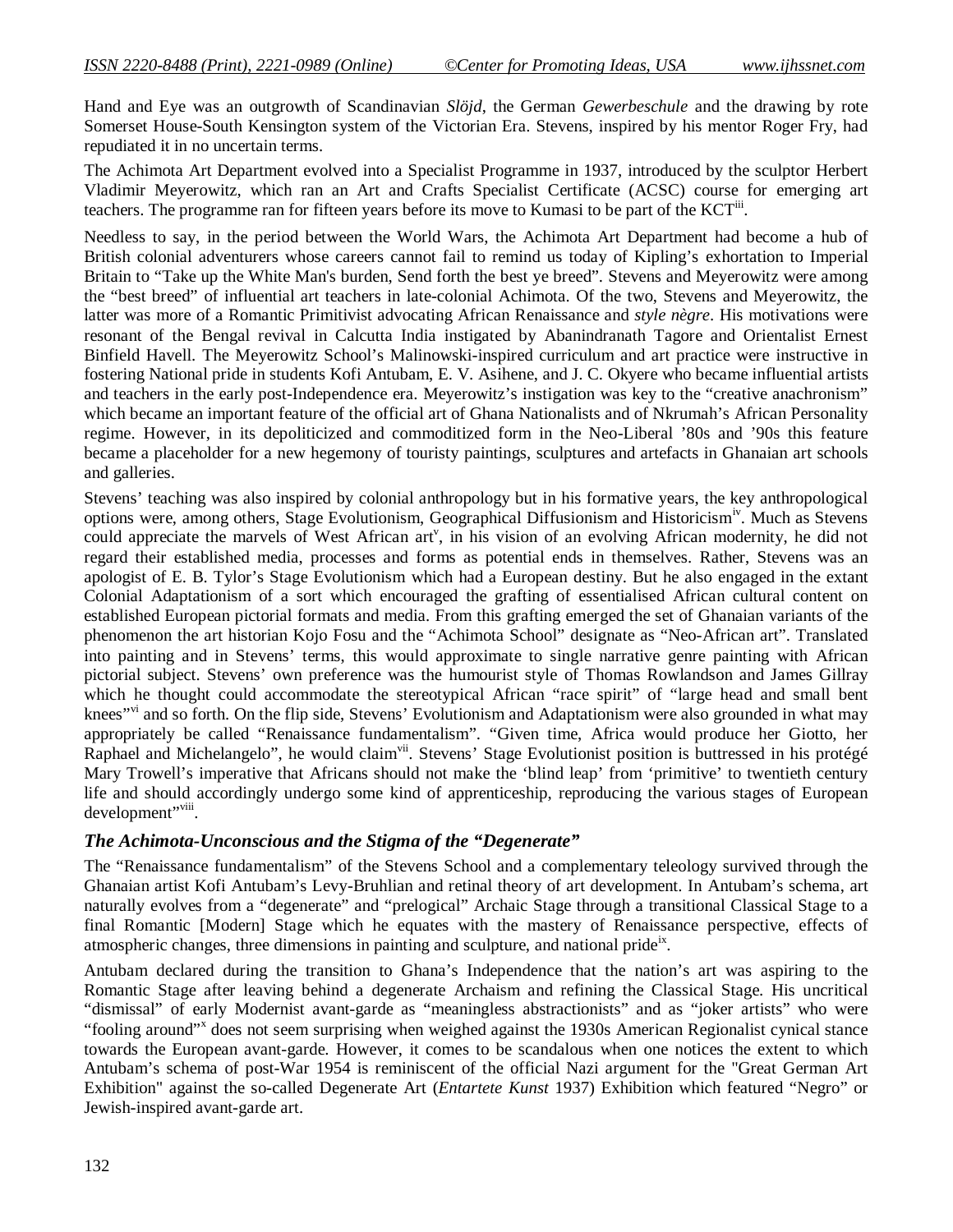It is surprising how Okwui Enwezor and Chika Okeke-Agulu<sup>xi</sup> could defend Antubam's "Renaissance Fundamentalism" as an artistic modernity premised on "de-skilling" and as a position which renounces "canonical orthodoxy". On the contrary, Antubam's thesis, like Goebbels' in the Third Reich, was aimed at censoring a deskilled avant-garde on a consensual charge of degeneracy<sup>xii</sup>. In more detail, what he identifies as the degenerate features of the Archaic Stage are "disproportions and abstract symbolisms due to ill knowledge of the natural rules", distortions and "crude execution resulting from the use of primitive implements"xiii. Variations of Antubam's "Renaissance Fundamentalism", its organicism and its congenial single narrative pictorial support survived through the 1970s mediated through an eclectic mix of influences from American Ashcan, Regionalist and Social Realist Schools as the silent organising principle of late 20<sup>th</sup> century official curricula and evaluation criteria in art departments, faculties and examining bodies in Ghana<sup>xiv</sup>. Some events leading to this hegemony in Ghanaian art schools and communities are worth recounting.

# *"Talent, Métier and Imitation": The National Diploma in Design (NDD) in Metrople and Colony*

With the introduction of the National Diploma in Design (NDD) in Britain in the post-War years, KCT introduced a Diploma in Fine Art (1955) which was modelled after the NDD. The lifeblood of the NDD curriculum was a pool of subjects divided according to European academy craft (still life, landscape, life painting, modelling, and so forth) constituting a core curriculum. The Art Department of Ahmadu Bello University, Zaria, had similar curriculum history. The much celebrated *Natural Synthesis* of the Zaria Art Society led by Uche Okeke and his collaborators was a critical response to the ostensible Eurocentrism of an NDD-based curriculum. Thierry de Duve identifies the tripartite constellation of "Talent", "Métier" (craft) and "Imitation" as constituting the habitus of NDD-type of praxis. Clearly, NDD-based curricula of the 1950s were anachronistic to and isolated from realtime ambition and developments in art. Indeed, the inception of the Parisian avant-garde at the turn of the century, the Bauhaus and the advent of Hans Hoffman and Clement Greenberg had inaugurated a new set of ambitions and expectations. The triad de Duve employs to describe this phenomenon is composed of Creativity, Medium and Invention. Here, there is division of art according to medium. Artists had begun to inquire through their work "what a medium had to say that it hadn't said yet" <sup>xv</sup>. In pedagogy, there was more emphasis on visual grammar than on apprenticeship.

## *"Creativity, Medium and Invention": The Crisis of NDD and the Inception of the First Coldstream Reforms in Kumasi*

By the early 1960s, the NDD curriculum in the UK was in crisis and the first Coldstream Reforms were introduced under the auspices of Slade Professor Sir William Coldstream. By this time, KNUST had displaced KCT under the auspices of Nkrumah's Africanist and new Republican regime. The Art Department had become a College under the first Ghanaian Dean E. V. Asihene in 1962. With the attainment of degree status in 1964, the College of Art began implementing aspects of the contemporaneous First Coldstream Reforms through Slade and Goldsmiths alumni and some Ghanaian faculty<sup>xvi</sup>. The First Coldstream Reforms had, quite belatedly, aimed at aligning the British art school curriculum with real-time developments in the contemporary art world. It had also aimed at injecting the curriculum with the necessary intellectual content in Art History and Criticism and at taking artistic experiments of the European avant-garde into account. In lieu of the First Coldstream Reforms, the Bauhaus foundation course was introduced in Kumasi but the ghost of the conservative NDD core curriculum continued to haunt the chores of the senior years. With insignificant revisions along the line, this curriculum trained the artist El Anatsui's generation of art students (1965-1969) and the generations that followed till the end of the millennium. With the advent of dematerialization and de-skilling which came with the arrival of Conceptual Art, Film and Video Art and the post-media phenomenon epitomized by Harold Szeemann's *When Attitude becomes Form* show (1969), the Second Coldstream-Summerson Reforms (1970) displaced the First Reforms, launching such affiliates of the Kumasi school as Slade and Goldsmiths into the new age of the socalled Contemporary*xvii* .

With a decontextualized métier ethic and Eurocentric core curriculum premised on single narrative pictorial genres, organicist and retinal-realist aesthetics, Kumasi missed the import of the new developments and hence of the new Reforms. There was also a missed opportunity to inject the practical curriculum with lessons of excentric, deskilled and conceptual practices already at play in African art, its cognates and material cultures, media and technology beyond established art<sup>xviii</sup>.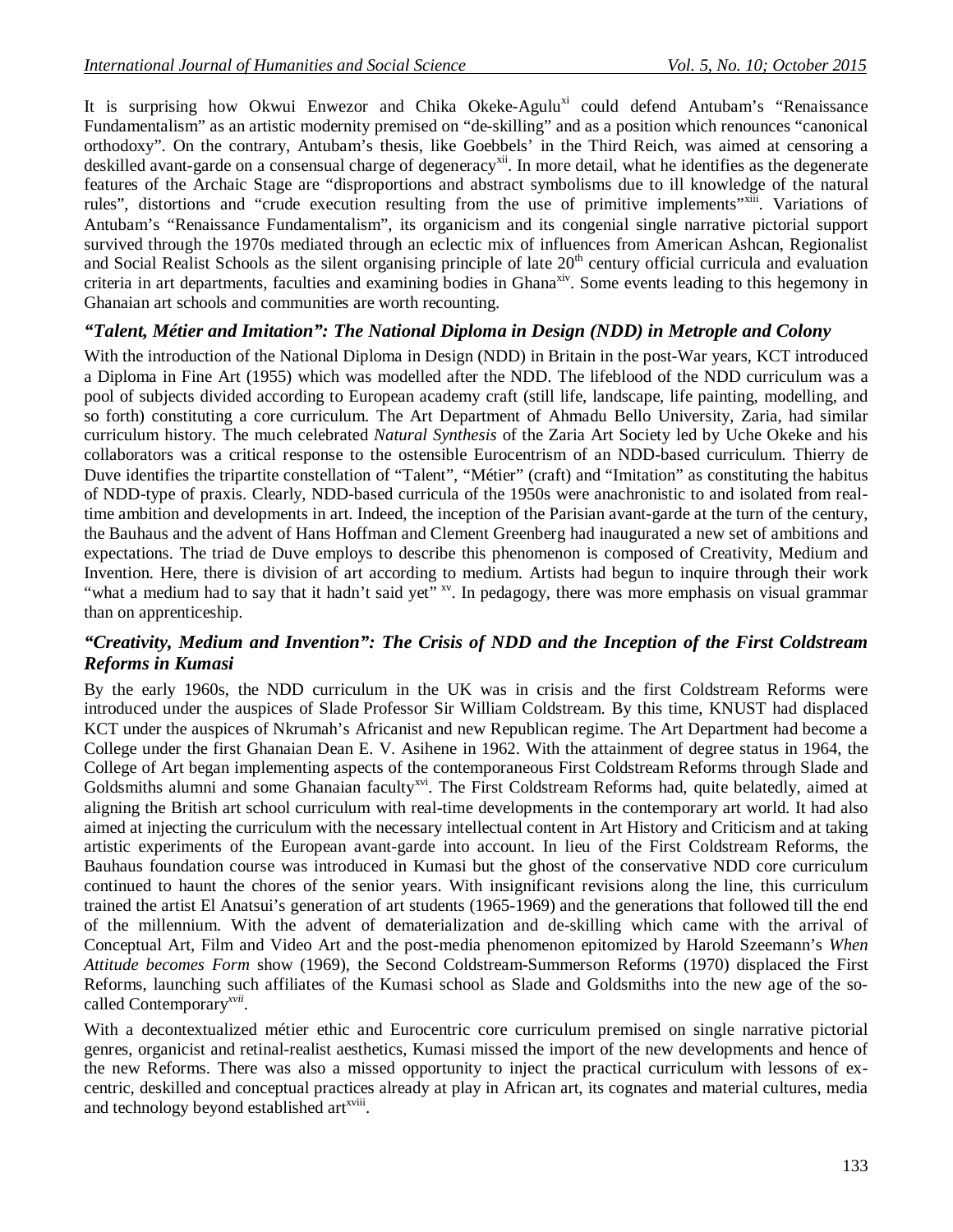The late 1980s and 1990s saw the hegemony of touristy Afrokitsch, eclectic and superficial juggling with established Social Realist and early modernist pictorial styles and romanticised African subject matter. By the turn of the century, the *South meets West* international exhibition in the Accra Museum had exposed the Kumasi College of Art and the Ghanaian media as unprepared for the critical issues raised in contemporary art  $commu nities$ <sup>xix</sup>.

#### *Anagrams of Emancipated Futures: Of Revolutions and Resurrections in Kumasi*

The College of Art at KNUST saw a small revolution in art and practice led by the first M.F.A. class between 1993 and 1996. Students like Kwamivi Zewuze Adzraku, Emmanuel Vincent Essel (Papa Essel), Caterina Niklaus and kąrî'kąchä seid'ou, and their kindred spirits Agyeman Ossei (Dota)<sup>xx</sup> and Atta Kwami<sup>xxi</sup> tested the boundaries of art practice and exhibition making, with works that at the time confronted the Department's official notions of what art could be—unannounced performances, silent happenings, textual paintings, poetic bricolage, exhibitions on trees, publicly posted political cartoons, etc. After this class graduated, a lapse, or silence, settled in, and radical ideas were quickly censored or tamed.

On his appointment as faculty of KNUST in 2003, the artist kąrî'kạchä seid'ou inaugurated an interventionist teaching project as a counterpoint to his earlier Duchampian practicexxii. He called this project *Emancipatory Art Teaching* and it had this component of a Foucault-inspired archaeology of the city. It also had a Guerrilla-type end-of-year exhibition component (an average of forty-five critiqued solo exhibitions) in which public spaces and events in Kumasi city were culture-jammed. Each student had to curate their own show. Exhibitions were held in uncompleted buildings, *tro-tro* cars, chop bars, hairdressing salons, workshops and garages, hotels, physical and virtual social networks, markets and shops, public bridges and on streets. The innovations which have resulted from this intervention in more recent years can be understood as resurrections of the unrealized revolutions of the pioneer MFA class and their kindred spirits.

In the mid-2000s, kąrî'kạchä found congenial collaborators among the younger faculty; namely, Kwaku Boafo Kissiedu (Castro) and George Ampratwum (Buma)<sup>xxiii</sup>. With this team of collaborators, he set up a loose network of artists and art professionals practising inside and outside the continent<sup>xxiv</sup>. After years of subterranean groundwork, the Kumasi Department came out this year with two landmark exhibitions, *Silence between the Lines* in Kumasi and *the Gown must go to Town* in Accra<sup>xxv</sup>. These exhibitions signalled an awakening to local and international art communities. They demonstrated to the public the level of criticality coming out of KNUST, and the promise of futures just within arm's reach.

Both exhibitions strove to transcend boundaries of space, position, and practice. *Silence* was held in a repurposed car dealership in Ahenema Kokobeng, Kumasi, and *the Gown must go to Town* in the National Museum of Science and Technology in Accra, each providing entryways to re-open past and present questions. The artists included alumni at different stages in their practice: final-year students and Teaching Assistants, alongside lecturers and internationally established artists. As works probed uncertainties and subtleties, curatorial tactics activated silent presences in the objects and spaces. In the latter exhibition, sounds emanated from rafters, cloths overhung exposed wooden beams, and industrial objects were tucked inside ceiling joints. In the former, sacks carpeted the car park, traces of mechanical activities punctuated display spaces, and works slid onto each other in ping-pong of interfaces.

Beyond Ghana, 2015 has been a major year for KNUST graduates in worldwide exhibitions. This year saw two KNUST graduates at the Venice Biennale, a kind of international Olympics of contemporary art in which countries vie for supremacy on the world stage. Ibrahim Mahama (M.F.A. 2014) participated as the youngest artist of the International Exhibition *All the World's Futures*, curated by Okwui Enwezor, while El Anatsui, a KNUST graduate of 1969, was awarded a Golden Lion Lifetime Achievement by the same Biennale.

KNUST alumni continue to be key features in international and global scale exhibitions and projects. Bernard Akoi-Jackson, Jeremiah Quarshie, Dorothy Amenuke and kąrî'kạchä seid'ou had exhibited at the Stedelijk Museum Bureau Amsterdam's 2012 exhibition *Time, Trade & Travel*. Ibrahim Mahama and Bernard Akoi-Jackson are showing in "Material Effects" at the Eli and Edythe Broad Art Museum in Michigan which opened this November. In publications, Kwasi Ohene-Ayeh, Bernard Akoi-Jackson, and kąrî'kạchä seid'ou collaborated on Ibrahim Mahama's recent *Out of Boundsxxvi* artist's book, which was launched during Mahama's participation at this year's Venice Biennale.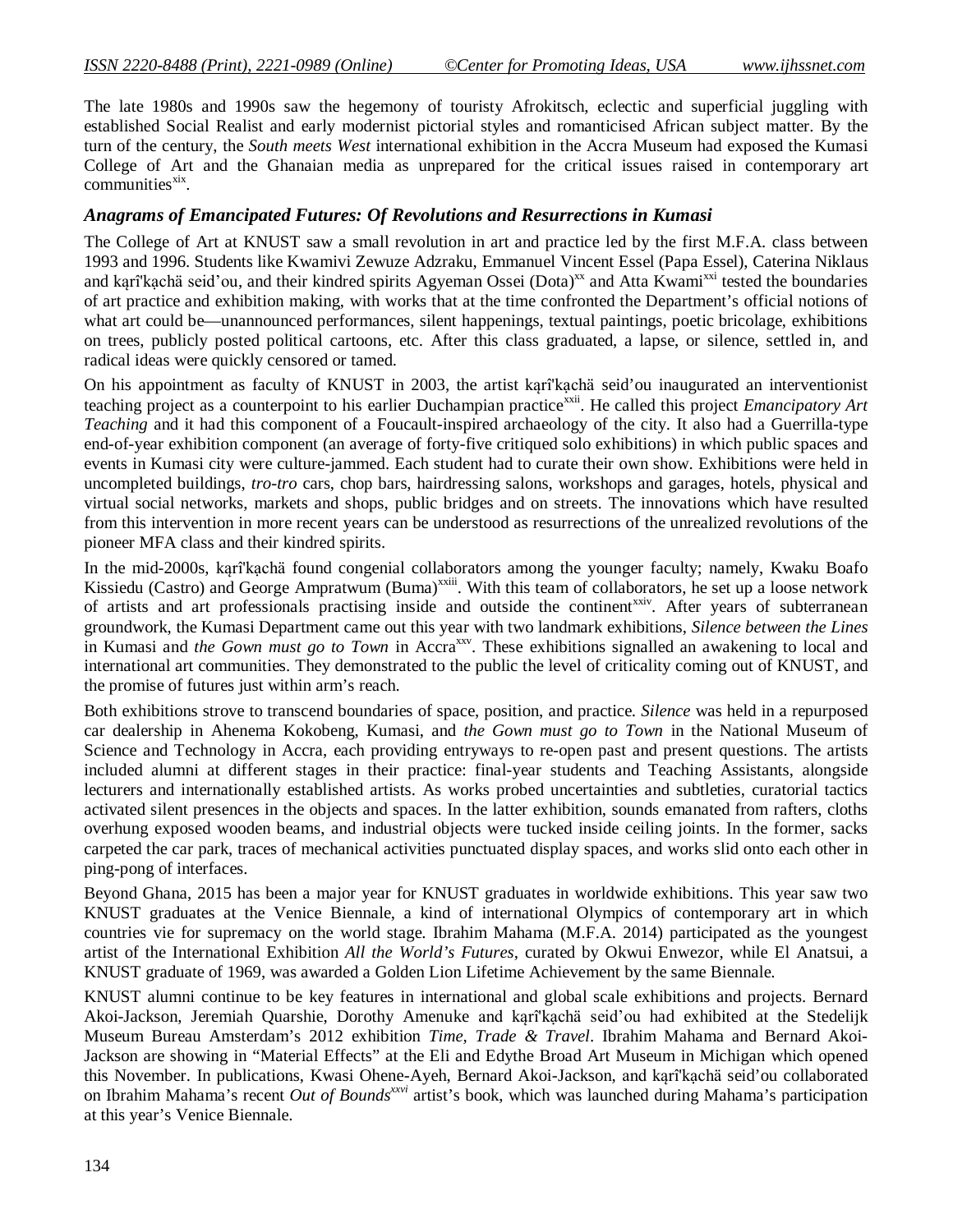# *Conclusion*

These instances are just the start of an emergent future rooted in a commitment to critical independent practice. The new wave of visionary artists from KNUST has consistently prioritised interaction with the public over position on the art market. While exposure to the international market and its complex networks might have been catalysts, the students' sensitivity in their practice to surrounding conditions, to spaces and materiality, is a direct result of the radical teaching strategies led by kąrî'kạchä and his colleagues. The recent events may be a birth of many beginnings, or they could be a return—to new turns led by past generations of KNUST artists and students whose work is silently present in these resurrected revolutions. Their spirit can be understood through kąrî'kạchä's re-conceptualisation of the Ghanaian *Sankͻfa* legend (meaning, "go back for it") in the *Silence between the Lines* curatorial statement: instead of a mythical bird who returns to a nostalgic idea of a forgotten past, rather, a looking back toward forgotten futures paradoxically yet to come<sup>xxvii</sup>.

## *Works Cited*

 $\overline{a}$ 

- De Duve, Thierry. (2005). When form has become attitude and beyond. In *Theory in Contemporary Art since 1985*. Eds. Zoya Kocur and Simon Leung. Oxford: Blackwell Publishing, pp. 19-31.
- Dei-Anang, Michael. (1964). *Ghana resurgent*. (1<sup>st</sup> ed.). Accra: Waterville Publishing House.
- Delaquis, Ato. (1979). Craftsmanship in Painting. Image-Journal of the College of Art, 1(5), 18-23. Kumasi: University of Science and Technology.
- Enwezor, Okwui and Okeke-Agulu, Chika (2009). *Contemporary African Art since 1980*. Bologna: Graphiche Damiani.
- Harrod, T. (1989). The breath of reality: Michael Cardew and the development of studio pottery in the 1930s and 1940s. *Journal of Design History*. 2 (2/3), 143. Oxford University Press.
- Kwami, Atta. (2000). Notes from an Exhibition. In *South meets West* [Exhibition Text]*.* Kunsthalle Bern, Historisches Museum Bern, National Museum Accra, p. 45.
- Kwami, Atta. (2013). Kumasi Realism 1951-2007. An African Modernism. London: Hurst and Company, pp. 316-333.
- Mitchell Jr., Leroy E. (n.d. [1970a]). An Interview with Vincent Kofi. In L. E. Mitchell, A. A. Teye, D. Tomlinson (Eds.), *Image; College of Art Journal.* Kumasi: University of Science and Technology, 1(1), 35-39.
- Mount, M. W. (1989). African art: The years since 1920. New York: Da Capo. (Original work published 1973, Bloomington: Indiana University Press).
- seid'ou, kąrî'kạchä & Bouwhuis, Jelle (2014). Silent Parodies: kąrî'kạchä seid'ou in conversation with Jelle Bouwhuis. In Bouwhuis, Jelle & Winking, Kerstin (eds.) Project 1975: *Contemporary Art and the Postcolonial Unconscious*. London: Black Dog Publishing, pp. 111-118.
- seid'ou, kąrî'kạchä. (2014). Adaptive Art Education in Achimota College; G. A. Stevens, H. V. Meyerowitz and Colonial False Dichotomies. *CASS Journal of Art and Humanities*. 3 (1), 1-28.
- seid'ou, kąrî'kạchä. (2015). Silence between the Lines: Anagrams of emancipated futures. Lines and Spaces [Curatorial Statement: *Silence between the Lines*]. Kumasi: Ɛyε | Contemporary Art Ghana and blaxTARLINES KUMASI, KNUST.
- Stevens, G. A. (1930). The aesthetic education of the negro. *Oversea Education*. 1(3), 91.
- Tawia, P. A. (1977). The mystery of creativity. Image; Journal of the College of Art. Kumasi: University of Science and Technology, 1(4), pp. 41-43.
- Tickner, Lisa (2008). *Hornsey 1968; The Art School Revolution*. London: Francis Lincoln Ltd, pp. 90-93.
- Trowell, Margaret. (1936). Suggestions for the treatment of handwork in the training of teachers for work in Africa. *Oversea Education*. 7 (2), 88.
- Woets, Rhoda. (2012). "In Art, any Shit can be a hit": The work and teaching of kąrî'kạchä sei'dou. In *Time Trade and Travel* [Exhibition Booklet], SMBA No. 129.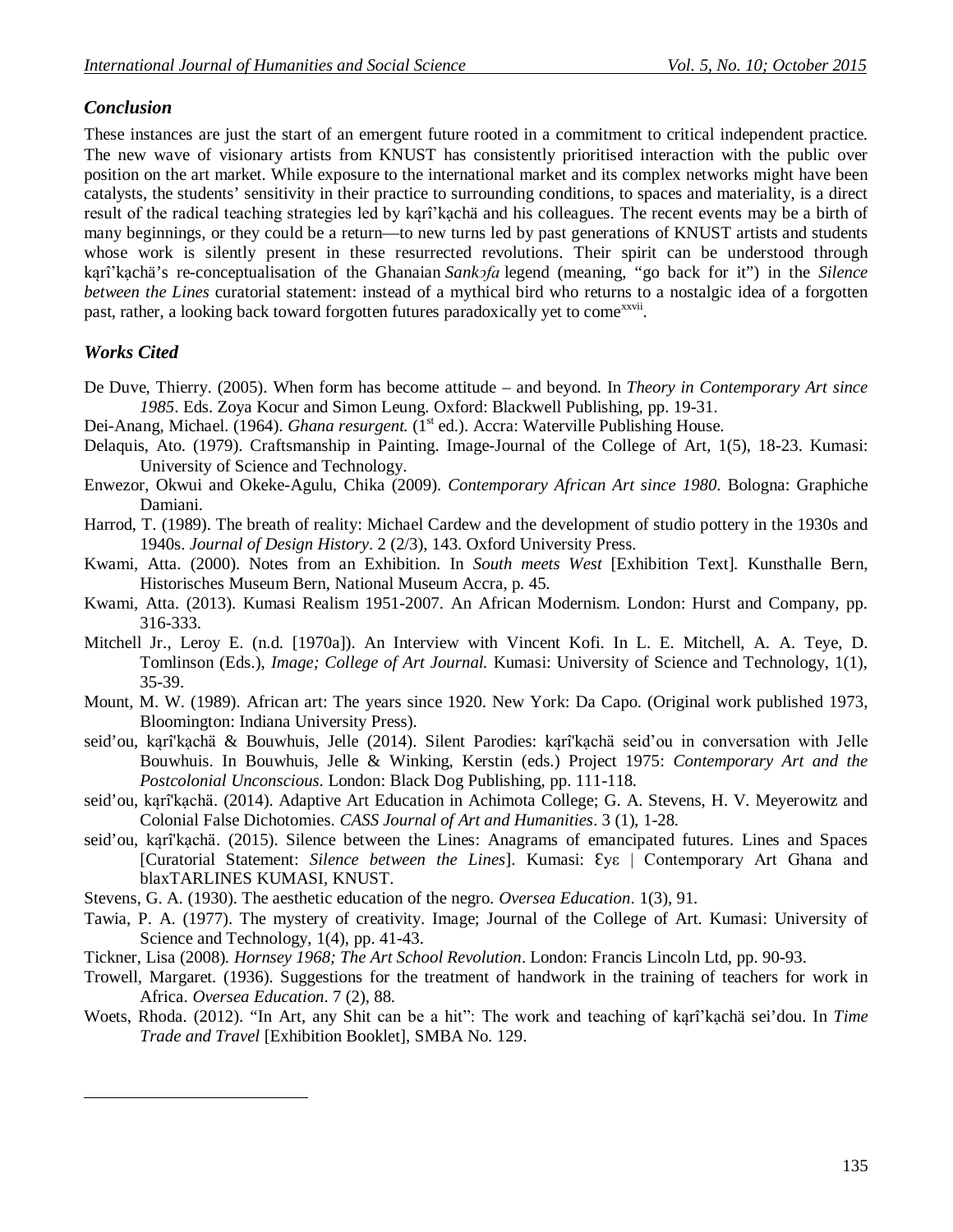## *Endnotes*

 $\overline{a}$ 

<sup>i</sup>Kumasi College of Technology (KCT) was established in October 1951 but the first students arrived in Kumasi in January 1952. Zaria College of Technology was contemporaneous with the Kumasi College of Technology. The two Colleges were examples of Colonial Colleges of Arts, Science and Technology (COCAST) of the 1950s. Ahmadu Bello University displaced Zaria College of Technology in 1962.

<sup>ii</sup> In the early 1920s, George A. Stevens was a student of Slade Professor Henry Tonks, the English post-Impressionist artist. His Art Department in Achimota is, arguably, the oldest in sub-Sahara Africa. Stevens mentored a number of colonial teachers in Africa. They include Kenneth Murray of Nigeria, Margaret Trowell of Makerere, Uganda and H. V. Meyerowitz.

iii Some notable students of the ACSC course at the KCT are the artists A. O. Bartimeaus, E. Owusu-Dartey, E. K. J. Tetteh, Addo Osafo and Grace Kwami. At KCT, the ACSC ran for six years and was transferred to the Winneba Specialist Training College in 1958. El Anatsui taught in Winneba in the early 1970s before his appointment at University of Nigeria, Nsukka in 1975.

iv In kąrî'kạchä seid'ou's synopsis, Stage Evolutionism "*affirmed the common descent of man and the European destiny of man"*. Geographical Diffusionism typifies the "*European destiny of man exportable as commodity to non-European people*". The Historicist Perspective affirms "*the common descent of man evolving into different local destinies under European supervision*".

See seid'ou, kąrî'kạchä. (2014). Adaptive Art Education in Achimota College; G. A. Stevens, H. V. Meyerowitz and Colonial False Dichotomies. *CASS Journal of Art and Humanities*. 3 (1), 1-28.

v Stevens was an early advocate of a colonial variant of what came to be known in 1950s Zaria as Natural Synthesis which canonized Uli and other African traditions. He conducted research about local "crafts", insisted that each student must study at least one local "craft" from their region, and he even used African artefacts as examples in his classes.

vi Stevens, G. A. (1930). The aesthetic education of the negro. *Oversea Education*. 1(3), 91.

<sup>vii</sup> See the following:

ibid. Stevens

Harrod, T. (1989). The breath of reality: Michael Cardew and the development of studio pottery in the 1930s and 1940s. *Journal of Design History*. Oxford University Press, 2 (2/3), 143.

Op. cit. seid'ou.

viii Trowell, Margaret. (1936). Suggestions for the treatment of handwork in the training of teachers for work in Africa. *Oversea Education*. 7 (2), 88.

Ibid. Harrod, p. 149.

Op. cit. seid'ou.

<sup>ix</sup> Like Aina Onabolu in Nigeria, Antubam developed his argument to refute a racist-primitivist imputation. See: Antubam, Kofi. (1954). Ghanaian art [Exhibition Catalogue]. Accra: Central Library.

Dei-Anang, Michael. (1964). *Ghana resurgent.* (1<sup>st</sup> ed.). Accra: Waterville Publishing House.

Mount, M. W. (1989). African art: The years since 1920. New York: Da Capo. (Original work published 1973, Bloomington: Indiana University Press).

Yet the artist Vincent Kofi also argued that such efforts as Onabolu's or Antubam's were unnecessary and even apologetic. "A lot of people show an inferiority complex in their work. They are trying to prove they can do what is done in European Art. But that isn't

necessary!". See Mitchell Jr., Leroy E. (n.d. [1970a]). An Interview with Vincent Kofi. In L. E. Mitchell, A. A. Teye, D. Tomlinson (Eds.), *Image; College of Art Journal*. Kumasi: University of Science and Technology, 1(1), 38.

 $\overline{X}$  Antubam puts it thus:

One thing I don't do is abstract art… All national galleries in Europe have a classical, serious art. There is no time for joker artists…Every country must first establish their Renaissance then they can fool around. (ibid. Mount, p. 224)

xi Enwezor, Okwui and Okeke-Agulu, Chika (2009). *Contemporary African Art since 1980*. Bologna: Graphiche Damiani, pp. 14, 15.

xii Antubam makes this claim in the early 1960s: